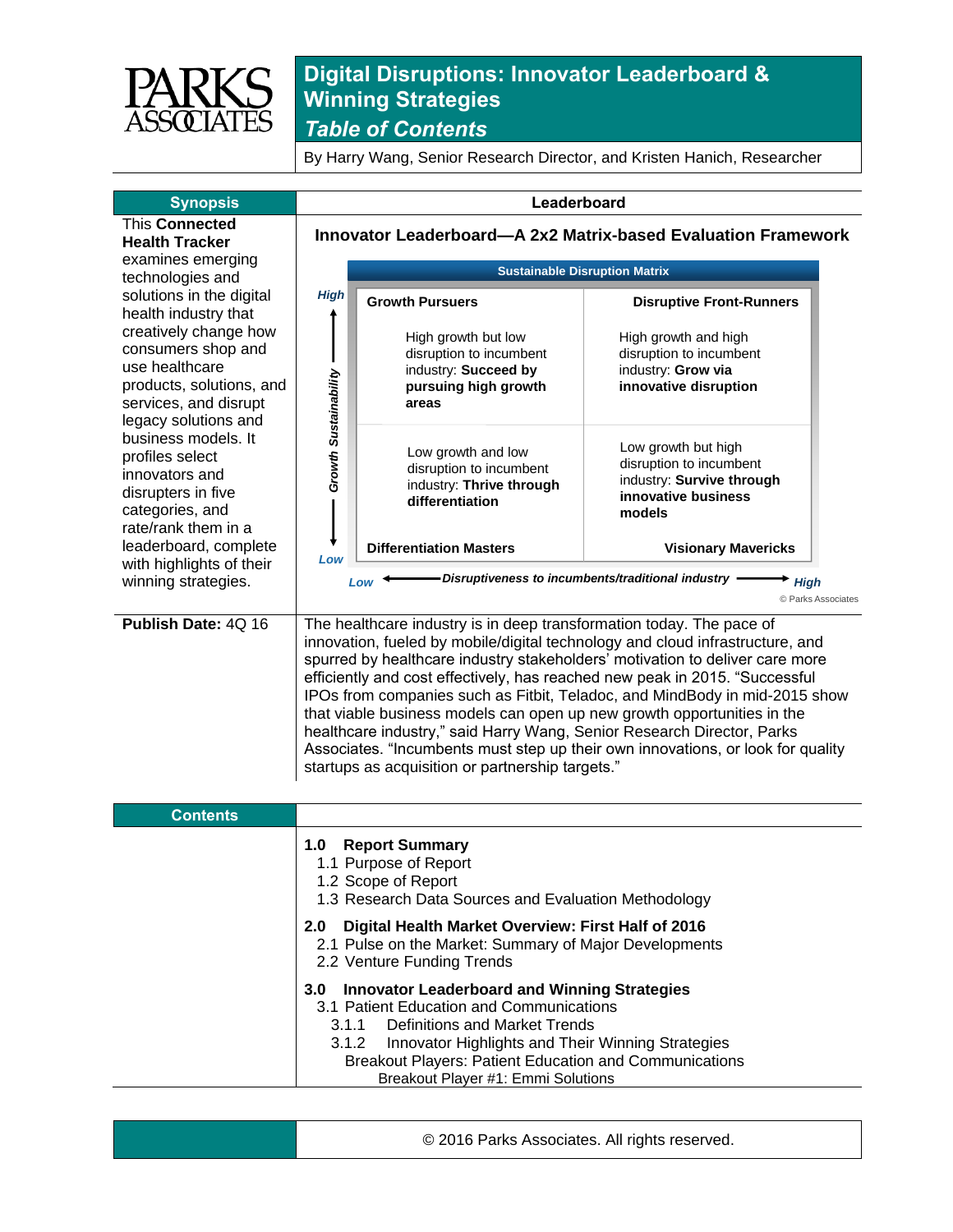

By Harry Wang, Senior Research Director, and Kristen Hanich, Researcher

| Breakout Player #2: Revation Systems                                                                                                                                                                                                                                                                                   |
|------------------------------------------------------------------------------------------------------------------------------------------------------------------------------------------------------------------------------------------------------------------------------------------------------------------------|
| 3.1.3<br><b>Category Leaders</b><br>3.2 Care Shopping and Benefit Management<br>3.2.1 Definitions and Major Trends<br>3.2.2<br>Innovator Highlights and Their Winning Strategies<br>Breakout Players: Care Shopping and Benefit Management<br>Breakout Player #1: Maxwell Health<br>Breakout Player #2: Zest Health    |
| 3.2.3<br><b>Category Leaders</b><br>3.3 Virtual and On-demand Care Solutions<br>3.3.1 Definitions and Major Trends<br>3.3.2 Innovator Highlights and Their Winning Strategies<br><b>Breakout Players: Virtual Care Solutions</b><br>Breakout Player #1: MDLIVE<br>Breakout Player #2: CirrusMD                         |
| 3.3.3<br><b>Category Leaders</b><br>3.4 Chronic Care Management<br>Definitions and Major Trends<br>3.4.1<br>3.4.2<br>Innovator Highlights and Their Winning Strategies<br><b>Breakout Players: Chronic Care Management</b><br>Breakout Player #1: Vivify Health<br>Breakout Player #2: Wellframe                       |
| <b>Category Leaders</b><br>3.4.3<br>3.5 Fitness and Wellness Solutions and Services<br>3.5.1<br>Definitions and Major Trends<br>3.5.2<br>Innovator Highlights and Their Winning Strategies<br><b>Breakout Players: Fitness and Wellness</b><br>Breakout Player #1: Virgin Pulse<br>Breakout Player #2: Weight Watchers |
| 3.5.3<br><b>Category Leaders</b><br><b>Implications and Recommendations</b><br>4.0                                                                                                                                                                                                                                     |
| 5.0<br><b>Appendix</b><br>5.1 Evaluation Scores<br>5.2 Glossary<br>5.3 Company Index<br>5.4 Image Sources                                                                                                                                                                                                              |

| <b>Figures</b> |                                                                                                                                  |
|----------------|----------------------------------------------------------------------------------------------------------------------------------|
|                | Definitions of Innovator Leaderboard and Sustainable Disruption Matrix                                                           |
|                | Score Criteria and Measurements of Sustainable Disruption Matrix                                                                 |
|                | Patient Education and Communication Solution: Market Segments                                                                    |
|                | The Concept of Patient Engagement                                                                                                |
|                | Breakout Players in Patient Education and Communication Solutions Market<br>Emmi Solutions' Major Solutions and Target Customers |
|                | Innovation Leaderboard-Patient Education and Communication Solutions<br>Market                                                   |
|                | Care Shopping and Benefit Management Solutions: Market Segments                                                                  |

© 2016 Parks Associates. All rights reserved.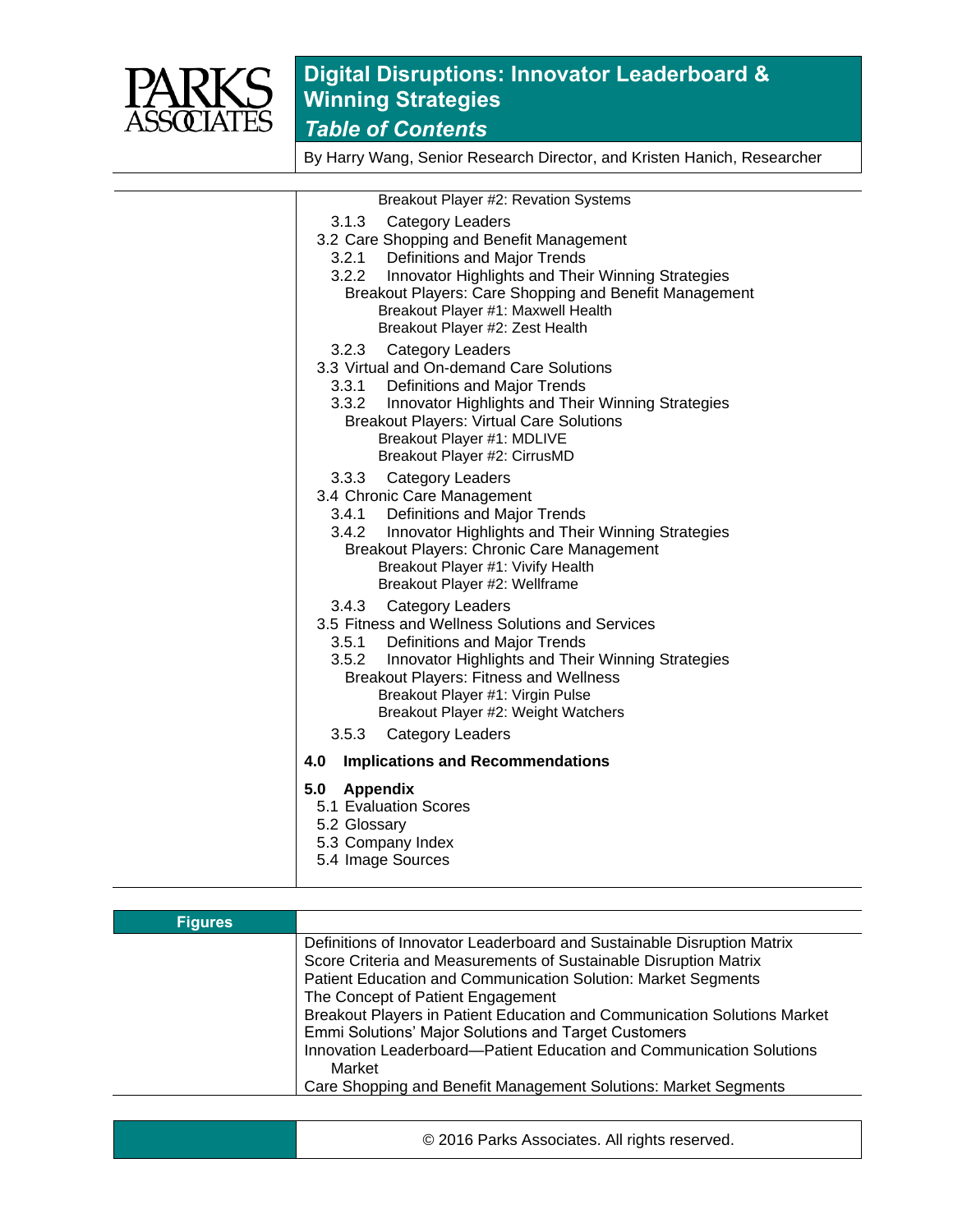

By Harry Wang, Senior Research Director, and Kristen Hanich, Researcher

| Breakout Players: Care Shopping and Benefit Management Solution Market<br>Innovator Leaderboard-Care Shopping and Benefit Management Solutions |
|------------------------------------------------------------------------------------------------------------------------------------------------|
| Market                                                                                                                                         |
| Virtual and On-demand Care Solutions: Market Segments                                                                                          |
| Breakout Players: Virtual and On-demand Care Solutions                                                                                         |
| Innovator Leaderboard—Virtual and On-demand Care Solutions                                                                                     |
| <b>Chronic Care Management Solutions: Market Segments</b>                                                                                      |
| <b>Breakout Players: Chronic Care Management Solutions</b>                                                                                     |
| Innovator Leaderboard-Chronic Care Management Solutions                                                                                        |
| <b>Fitness and Wellness Solutions: Market Segments</b>                                                                                         |
| <b>Breakout Players: Fitness and Wellness Solutions</b>                                                                                        |
| Innovator Leaderboard-Fitness and Wellness Solutions                                                                                           |

#### **List of Companies**

| <b>AMC Health</b><br>MedZed<br>American Well<br>meQuilibrium<br><b>Benefitter</b><br>mPulse Mobile<br><b>BitGym</b><br>nGage Health<br><b>Blue Mesa Health</b><br>Noom<br>Nudge Health<br>Bright.MD<br>CaptureProof<br>Pager<br>Care Innovations<br><b>Patient PAL</b><br><b>PatientPoint</b><br>Carena<br>CareScout<br><b>PatientPrompt</b><br>CareSync<br>PatientsLikeMe<br><b>Castlight Health</b><br>Persivia<br><b>Circle Medical</b><br>Philips/Wellcentive<br><b>CircleLink Health</b><br><b>PokitDok</b><br>CirrusMD<br><b>Rally Health</b><br><b>Collective Health</b><br><b>RedBrick Health</b><br>ContextMedia: Health<br>Remedy Health Media<br><b>Revation Systems</b><br>Conversa Health<br>Sanitas Health<br>Copatient<br>Curely<br>Sentrian<br>Daily Burn<br>Simplee<br>Doctor On Demand<br>SimplyInsured<br><b>Emmi Solutions</b><br>SinoraHealth<br>Skimble<br>Enli<br>Envera Health<br><b>Smart Patients</b><br><b>Smartlink Mobile</b><br><b>Fitness Buddy</b><br>SnapMD<br>Fitocracy<br>Ginger.io<br>SparkPeople<br>GoodRx<br>SpendWell<br>Greatist<br>Spruce<br>Happify<br>StayWell<br>stickK<br>Headspace<br><b>Stride Health</b><br><b>Health Dialog</b><br><b>Healthcare Bluebook</b><br>Sworkit<br><b>Tactio Health</b><br>Healthgrades | <b>Alignment Healthcare</b> | Medtronic/ Cardiocom |
|-------------------------------------------------------------------------------------------------------------------------------------------------------------------------------------------------------------------------------------------------------------------------------------------------------------------------------------------------------------------------------------------------------------------------------------------------------------------------------------------------------------------------------------------------------------------------------------------------------------------------------------------------------------------------------------------------------------------------------------------------------------------------------------------------------------------------------------------------------------------------------------------------------------------------------------------------------------------------------------------------------------------------------------------------------------------------------------------------------------------------------------------------------------------------------------------------------------------------------------------------------------------|-----------------------------|----------------------|
|                                                                                                                                                                                                                                                                                                                                                                                                                                                                                                                                                                                                                                                                                                                                                                                                                                                                                                                                                                                                                                                                                                                                                                                                                                                                   |                             |                      |
|                                                                                                                                                                                                                                                                                                                                                                                                                                                                                                                                                                                                                                                                                                                                                                                                                                                                                                                                                                                                                                                                                                                                                                                                                                                                   |                             |                      |
|                                                                                                                                                                                                                                                                                                                                                                                                                                                                                                                                                                                                                                                                                                                                                                                                                                                                                                                                                                                                                                                                                                                                                                                                                                                                   |                             |                      |
|                                                                                                                                                                                                                                                                                                                                                                                                                                                                                                                                                                                                                                                                                                                                                                                                                                                                                                                                                                                                                                                                                                                                                                                                                                                                   |                             |                      |
|                                                                                                                                                                                                                                                                                                                                                                                                                                                                                                                                                                                                                                                                                                                                                                                                                                                                                                                                                                                                                                                                                                                                                                                                                                                                   |                             |                      |
|                                                                                                                                                                                                                                                                                                                                                                                                                                                                                                                                                                                                                                                                                                                                                                                                                                                                                                                                                                                                                                                                                                                                                                                                                                                                   |                             |                      |
|                                                                                                                                                                                                                                                                                                                                                                                                                                                                                                                                                                                                                                                                                                                                                                                                                                                                                                                                                                                                                                                                                                                                                                                                                                                                   |                             |                      |
|                                                                                                                                                                                                                                                                                                                                                                                                                                                                                                                                                                                                                                                                                                                                                                                                                                                                                                                                                                                                                                                                                                                                                                                                                                                                   |                             |                      |
|                                                                                                                                                                                                                                                                                                                                                                                                                                                                                                                                                                                                                                                                                                                                                                                                                                                                                                                                                                                                                                                                                                                                                                                                                                                                   |                             |                      |
|                                                                                                                                                                                                                                                                                                                                                                                                                                                                                                                                                                                                                                                                                                                                                                                                                                                                                                                                                                                                                                                                                                                                                                                                                                                                   |                             |                      |
|                                                                                                                                                                                                                                                                                                                                                                                                                                                                                                                                                                                                                                                                                                                                                                                                                                                                                                                                                                                                                                                                                                                                                                                                                                                                   |                             |                      |
|                                                                                                                                                                                                                                                                                                                                                                                                                                                                                                                                                                                                                                                                                                                                                                                                                                                                                                                                                                                                                                                                                                                                                                                                                                                                   |                             |                      |
|                                                                                                                                                                                                                                                                                                                                                                                                                                                                                                                                                                                                                                                                                                                                                                                                                                                                                                                                                                                                                                                                                                                                                                                                                                                                   |                             |                      |
|                                                                                                                                                                                                                                                                                                                                                                                                                                                                                                                                                                                                                                                                                                                                                                                                                                                                                                                                                                                                                                                                                                                                                                                                                                                                   |                             |                      |
|                                                                                                                                                                                                                                                                                                                                                                                                                                                                                                                                                                                                                                                                                                                                                                                                                                                                                                                                                                                                                                                                                                                                                                                                                                                                   |                             |                      |
|                                                                                                                                                                                                                                                                                                                                                                                                                                                                                                                                                                                                                                                                                                                                                                                                                                                                                                                                                                                                                                                                                                                                                                                                                                                                   |                             |                      |
|                                                                                                                                                                                                                                                                                                                                                                                                                                                                                                                                                                                                                                                                                                                                                                                                                                                                                                                                                                                                                                                                                                                                                                                                                                                                   |                             |                      |
|                                                                                                                                                                                                                                                                                                                                                                                                                                                                                                                                                                                                                                                                                                                                                                                                                                                                                                                                                                                                                                                                                                                                                                                                                                                                   |                             |                      |
|                                                                                                                                                                                                                                                                                                                                                                                                                                                                                                                                                                                                                                                                                                                                                                                                                                                                                                                                                                                                                                                                                                                                                                                                                                                                   |                             |                      |
|                                                                                                                                                                                                                                                                                                                                                                                                                                                                                                                                                                                                                                                                                                                                                                                                                                                                                                                                                                                                                                                                                                                                                                                                                                                                   |                             |                      |
|                                                                                                                                                                                                                                                                                                                                                                                                                                                                                                                                                                                                                                                                                                                                                                                                                                                                                                                                                                                                                                                                                                                                                                                                                                                                   |                             |                      |
|                                                                                                                                                                                                                                                                                                                                                                                                                                                                                                                                                                                                                                                                                                                                                                                                                                                                                                                                                                                                                                                                                                                                                                                                                                                                   |                             |                      |
|                                                                                                                                                                                                                                                                                                                                                                                                                                                                                                                                                                                                                                                                                                                                                                                                                                                                                                                                                                                                                                                                                                                                                                                                                                                                   |                             |                      |
|                                                                                                                                                                                                                                                                                                                                                                                                                                                                                                                                                                                                                                                                                                                                                                                                                                                                                                                                                                                                                                                                                                                                                                                                                                                                   |                             |                      |
|                                                                                                                                                                                                                                                                                                                                                                                                                                                                                                                                                                                                                                                                                                                                                                                                                                                                                                                                                                                                                                                                                                                                                                                                                                                                   |                             |                      |
|                                                                                                                                                                                                                                                                                                                                                                                                                                                                                                                                                                                                                                                                                                                                                                                                                                                                                                                                                                                                                                                                                                                                                                                                                                                                   |                             |                      |
|                                                                                                                                                                                                                                                                                                                                                                                                                                                                                                                                                                                                                                                                                                                                                                                                                                                                                                                                                                                                                                                                                                                                                                                                                                                                   |                             |                      |
|                                                                                                                                                                                                                                                                                                                                                                                                                                                                                                                                                                                                                                                                                                                                                                                                                                                                                                                                                                                                                                                                                                                                                                                                                                                                   |                             |                      |
|                                                                                                                                                                                                                                                                                                                                                                                                                                                                                                                                                                                                                                                                                                                                                                                                                                                                                                                                                                                                                                                                                                                                                                                                                                                                   |                             |                      |
|                                                                                                                                                                                                                                                                                                                                                                                                                                                                                                                                                                                                                                                                                                                                                                                                                                                                                                                                                                                                                                                                                                                                                                                                                                                                   |                             |                      |
|                                                                                                                                                                                                                                                                                                                                                                                                                                                                                                                                                                                                                                                                                                                                                                                                                                                                                                                                                                                                                                                                                                                                                                                                                                                                   |                             |                      |
|                                                                                                                                                                                                                                                                                                                                                                                                                                                                                                                                                                                                                                                                                                                                                                                                                                                                                                                                                                                                                                                                                                                                                                                                                                                                   |                             |                      |
|                                                                                                                                                                                                                                                                                                                                                                                                                                                                                                                                                                                                                                                                                                                                                                                                                                                                                                                                                                                                                                                                                                                                                                                                                                                                   |                             |                      |
|                                                                                                                                                                                                                                                                                                                                                                                                                                                                                                                                                                                                                                                                                                                                                                                                                                                                                                                                                                                                                                                                                                                                                                                                                                                                   |                             |                      |
|                                                                                                                                                                                                                                                                                                                                                                                                                                                                                                                                                                                                                                                                                                                                                                                                                                                                                                                                                                                                                                                                                                                                                                                                                                                                   |                             |                      |

© 2016 Parks Associates. All rights reserved.